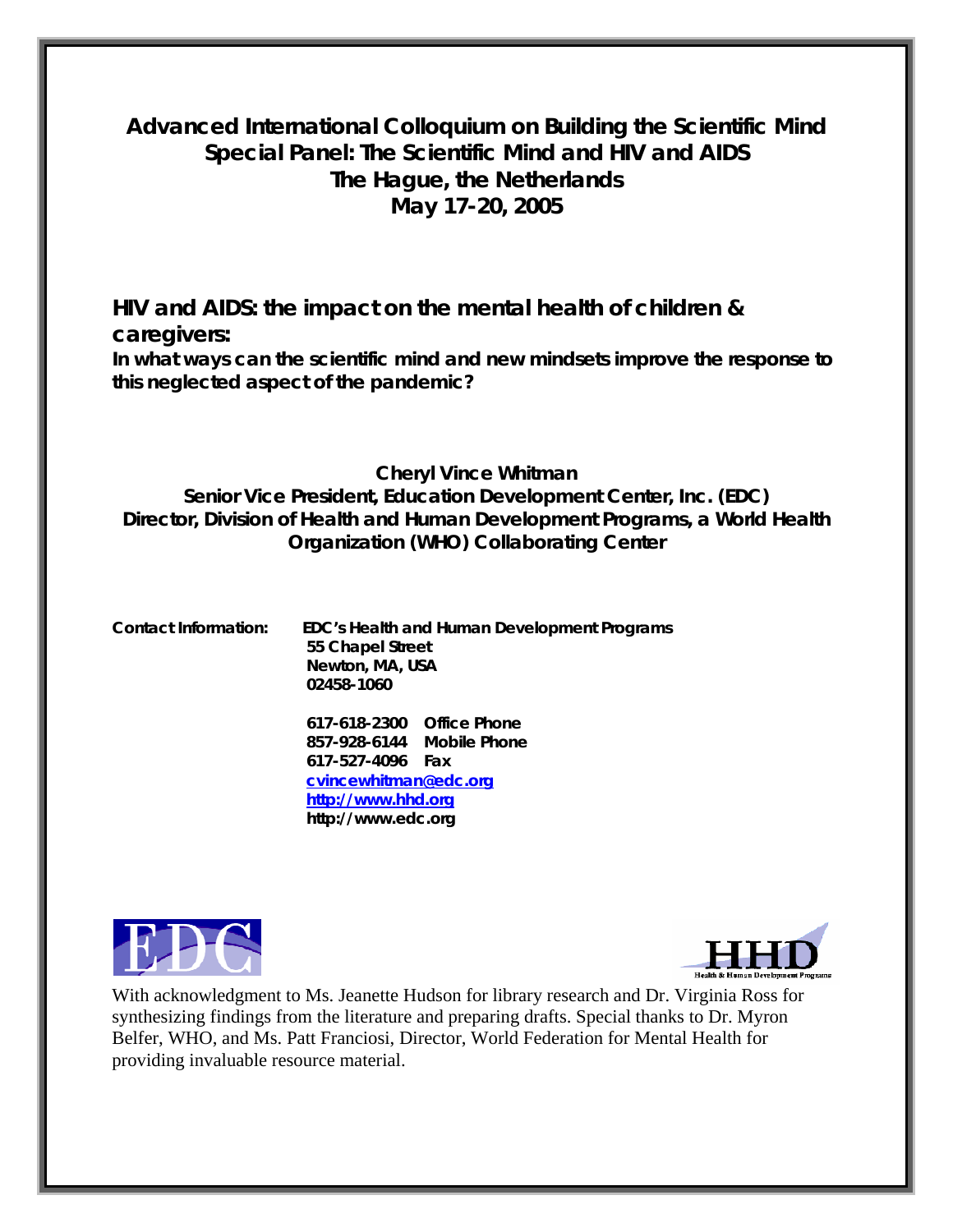#### **Introduction**

The purpose of this paper is to increase the attention of scientific minds ---researchers, policy makers and program designers---to improve the response to the mental health needs of millions of children worldwide, affected by HIV and AIDS. The children I refer to are themselves HIV-negative, but their lives have been forever changed by the AIDS epidemic due to the illness of their caregivers and the ultimate loss of one or both parents, as well as teachers or other important persons in their lives who die of the disease. The mental health and survival of these children is affected by the mental health of their caregivers, who, if depressed, are less able to provide the emotional bonding and stimulation so necessary for a child's development. Because these children are orphans, they are often further isolated through stigma and discrimination. Poverty, displacement from family and community and trauma from emotional, physical, and sexual abuse can all exacerbate the impact on their mental health.

The sheer magnitude of the numbers of young people who are affected by HIV/AIDS is almost too staggering to comprehend. An estimated 14 million children living today have lost one or both parents to AIDS. Eighty percent, or 11 million of these children, live in Sub-Saharan Africa (WHO). Other regions of the world have seen great losses as well. There are an estimated 1.8 million children who have lost at least one parent to AIDS living in South and Southeast Asia (WHO).

The numbers, each of which represents a heartrending story, are growing (WHO). Epidemiologists project that 44 million children in the 34 hardest hit countries will have lost parents to AIDS by 2010 (USAID). Some estimate that in the next 25 years, up to 20% of the children under 15 in Sub-Saharan Africa (SSA) will have lost a parent, as compared with 2% before the epidemic (World Bank).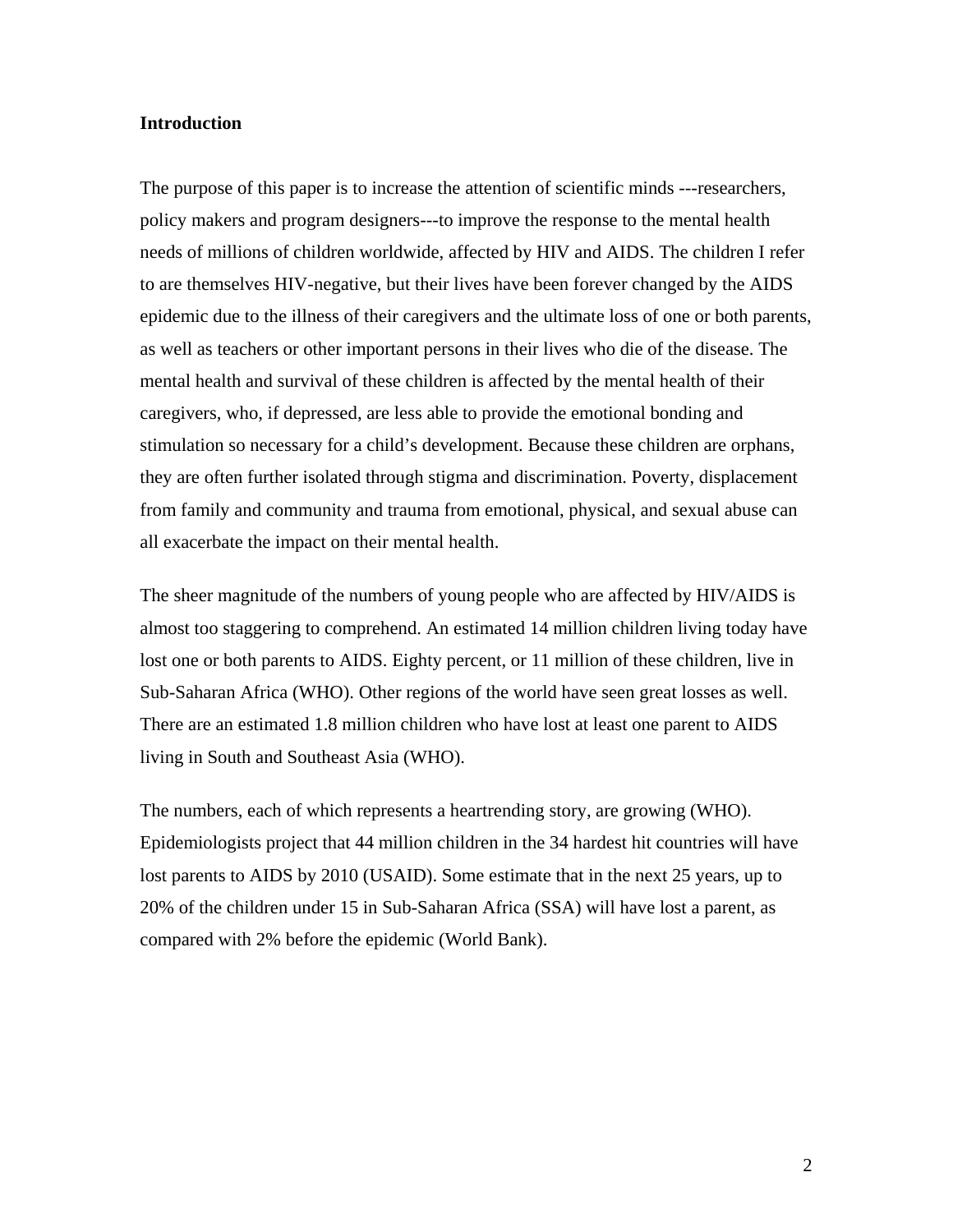Over the past two decades, the predominant mindsets that have responded to the epidemic have been based on the sciences of:

- public health and social science—understanding the patterns of the disease and methods for prevention;
- medicine and pharmacology---striving to find methods of testing and treatment;
- economics—analyzing the impact on human and social capital and the implications for economic development and failure of specific industries;
- education, communications and the social sciences---through designing prevention strategies; and
- basic enumeration and shelter for orphans and vulnerable children—counting the number affected and finding ways to provide for basic survival: shelter, food, and adequate caregivers.

The material needs of children orphaned by AIDS are so great that sometimes these obscure or delay realization of the tremendous mental health and psychological needs of these children, even by those who care about them most. For example, HIV-positive parents interviewed for a study in Uganda mainly expressed concern about their children's future economic situation. Only 10% reported they were worried about their children's emotional well-being." (World Bank). Yet inadequate attention to the mental health and psycho-social needs of the children and caregivers can contribute to failure of every other response. Children who are depressed, listless, angry, or despairing are less likely to thrive in other aspects of life. The health and mental health of ill or depressed caregivers, unable to provide basic nurturing and stimulation, can have a profound impact on children's developing brains—their cognitive, emotional, and social development. The mindset for funding and conducting research on policy and program design in the mental health and psycho-social arena has been under-developed and even neglected in the global response to HIV and AIDS.

Concentrating on those children who are HIV-negative, but profoundly affected by HIV and AIDS through the chronic illness or loss of parents or other significant caregivers, this paper: 1) reviews the major mental health and other factors affecting these children; 2) discusses strategies for coping with loss and grief and to foster resiliency and protection; and 3) suggests areas to consider for future advocacy, research and practice.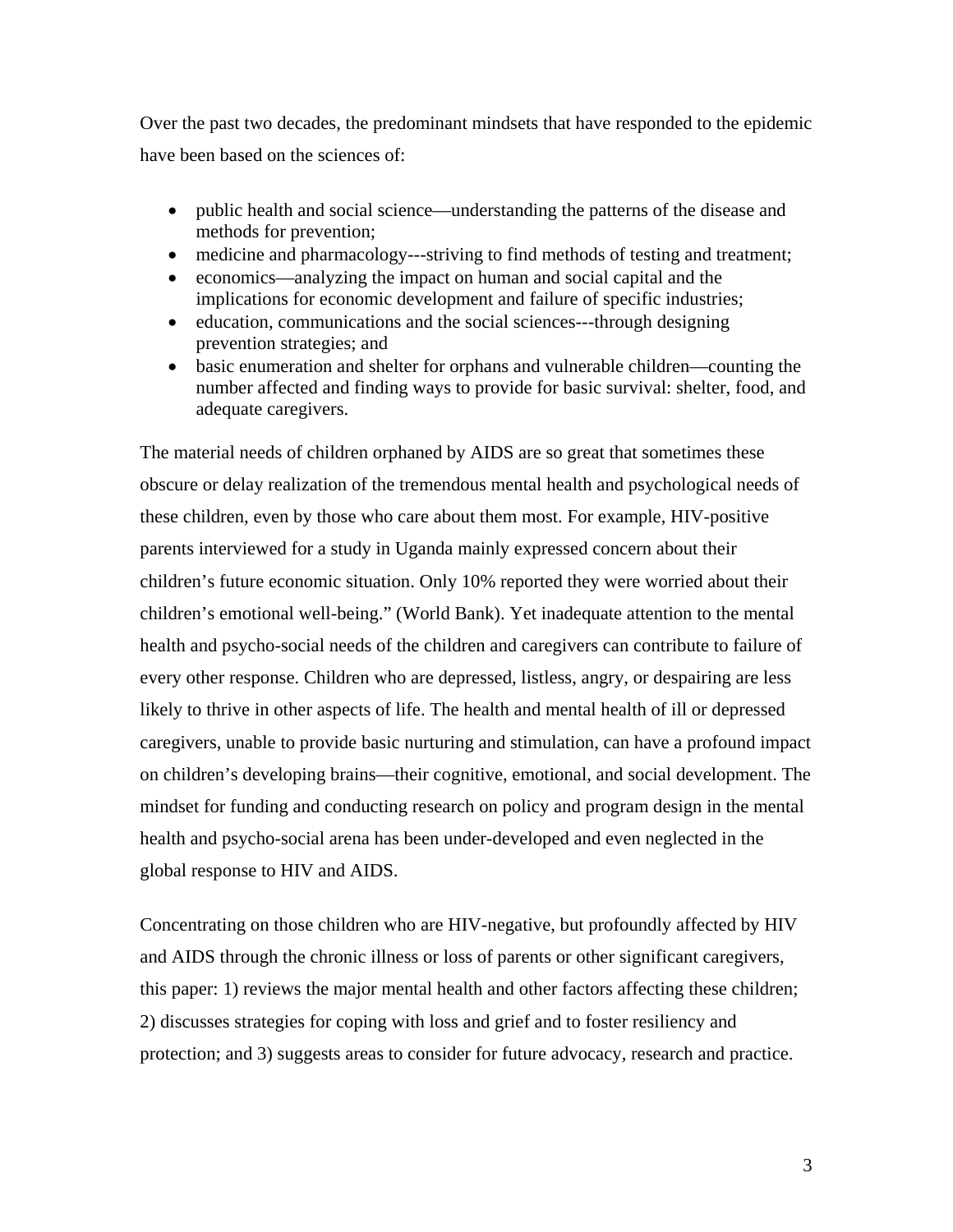#### **Changing Life Circumstances of Children Orphaned by AIDS**

*"It was hard to stay with my uncle as he was a cruel man. He had many children and he favored them when we shared food and gifts and I was overlooked like a slave. The other children didn't do any work, just me.* 

*---Mpando, (quoted in Ansell & Young)*

Children orphaned by AIDS face an increase in poverty, malnutrition, household responsibility and vulnerability to abuse, child labor, sexual risk, stigma and isolation. Moreover, studies show that they have less access than other children to food, health services, school opportunities, material goods, protection and love.

Losing a parent to AIDS diminishes the child's position in the family. Traditionally, the death of the father deprives children of income and male authority; the death of the mother deprives the child of emotional and mental security. If the child is taken into the extended family, he or she can be in a weak and tenuous position due to scarce resources and the primary position of existing offspring. Orphans can lose their inheritance or suffer malnutrition in a family already struggling to feed its own members.

Children orphaned by AIDS in SSA tend to be marginalized in the school environment, and they often drop out. A school headmaster quoted in one study observed, "You can tell the orphans: their clothes are worn out, they are dirty, and their hair is not combed" (Foster & Makufa). Some students leave because of stigma and discrimination, others because they cannot pay the fees. Still others leave because they must become caregivers or breadwinners. According to a study in Kenya, 52% of children orphaned by AIDS were not in school, compared to 2% of children in the rest of the population. In Mozambique, only 24 % of children whose parents had died were attending school compared to 68% of those with parents still living. (Brown et al.). Staying in school is one means children may have to overcome their persistent poverty. Even for those who remain in school, school performance studies provide some indication of the debilitating impact of grief and depression on young people's ability to carry out normal school tasks (World Youth Report).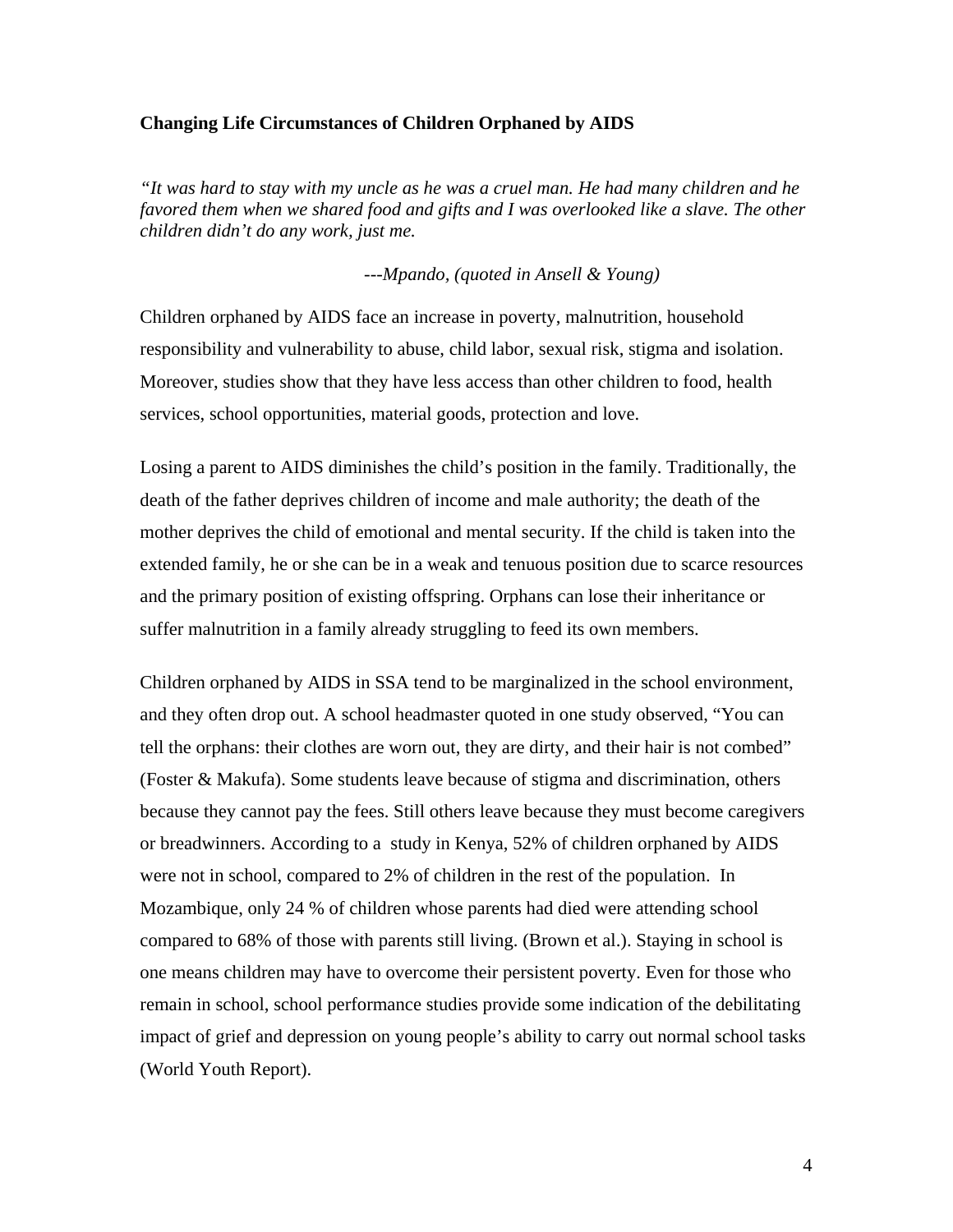The physical needs, emotional deprivation and financial desperation of children orphaned by AIDS make them easy prey for exploitation and abuse. They often live on the street, where they are used as cheap labor by day and as sex workers by night. This deadly pattern exposes them to HIV and AIDS, thereby repeating the cycle (Hunter & Williamson).

#### **Mental Health and Psycho-Social Issues of Children Orphaned by AIDS**

The mental health and psycho-social issues of children whose parents have died of AIDS tend to be under-examined and under-treated in light of demands for basic survival. Yet HIV and AIDS affect children's mental health in many ways. Children's psychological vulnerability begins long before the death of a parent. One of the single most important factors in children's mental health is the mental health of their parents. Unsurprisingly, depression is very common among mothers who have HIV and AIDS; one study found a 38% prevalence rate of depression among infected mothers (Baingana et al.).

Most research to date on the psycho-social effects of parental AIDS and death on children has been conducted in Zimbabwe, Uganda, Zambia, Kenya, and Tanzania (Mailutha & Belfer). Studies have identified significantly higher rates of depression, anxiety, survivor guilt, loneliness, isolation, low self-esteem, and disruptive, antisocial high-risk behaviors among children orphaned by AIDS compared to other children. Other researchers have noted a general emotional imbalance in children orphaned by AIDS, marked by anxiety, depression, and grief (World Bank).

For many of these children, the trauma from the death of a parent recurs and the risk to mental health may be additive. Children "become parentless multiple times" because their caregivers keep dying of the disease. Other beloved figures get sick and die. In Malawi and Zambia, for instance, up to 30% of teachers are infected with HIV (Acklin).

 Few studies have yet captured the complicated ways in which children are affected by losing parents and other important adults in their lives to AIDS. Orphan hood is "compounded and buffered by numbers of pathways," according to Isolde Birdthistle.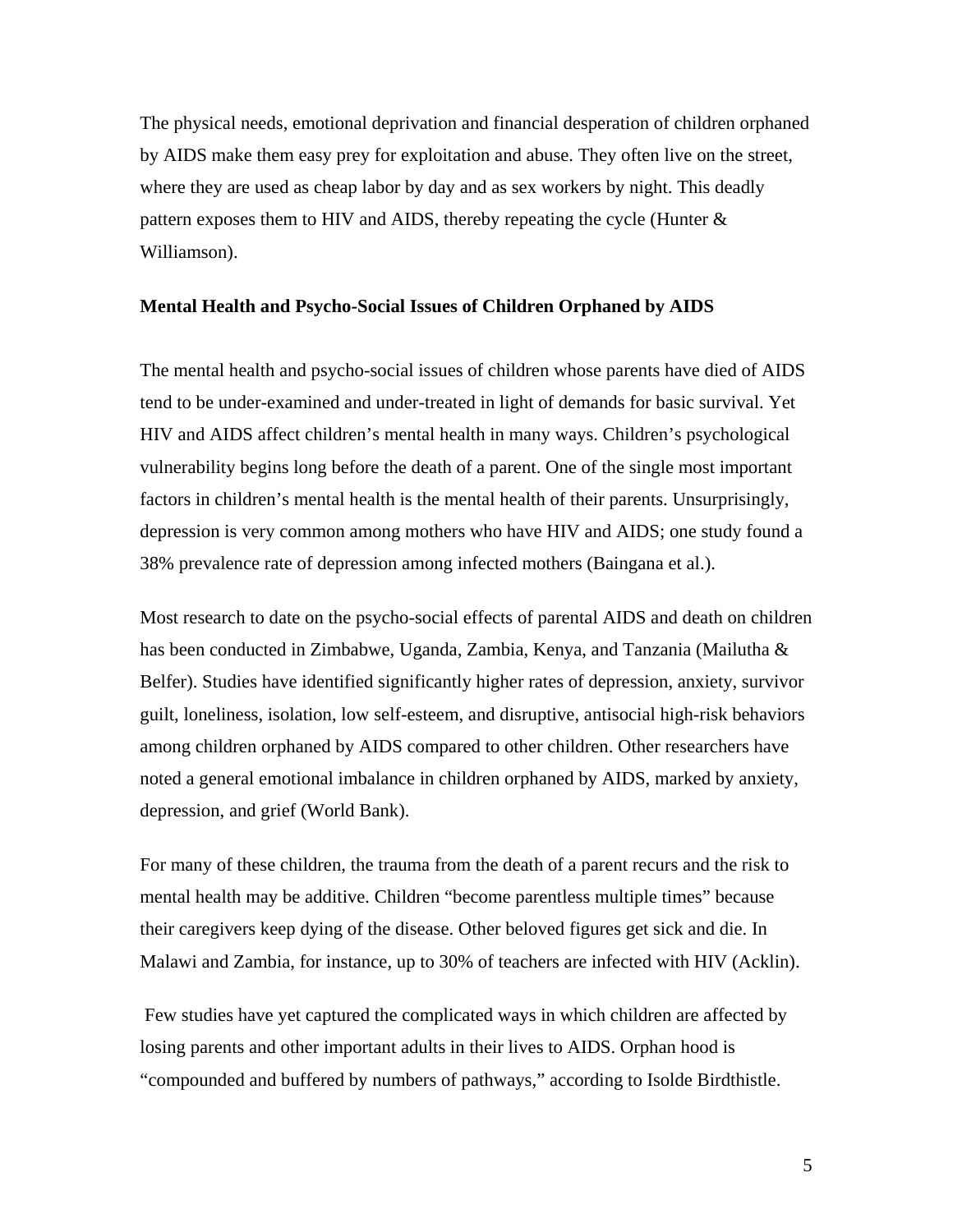Descriptive studies do not measure how common are the psycho-social patterns identified or whether the documented reactions are specifically attributable to losing a parent to AIDS or to the many other risk factors these children face.

Some comparative research of psycho-social problems has been conducted. In Uganda, researchers investigated the nature of emotional problems of school-sponsored orphans. In comparing the feelings of children orphaned by AIDS to feelings of non-orphans, investigators found that non-orphans showed more optimism: they expected to live longer and they imagined themselves staying in school, working, and wanting children. The children orphaned by AIDS were significantly less able to envision a future (Sengendo  $\&$ Namib).

A study in Tanzania found "substantial evidence of reduced well-being, with most orphans showing psychological impairment." Orphans were three times more likely than non-orphans to contemplate suicide. The researchers also found that orphans, and particularly female orphans, had more internalizing problems than non-orphans. These problems included depression, anxiety and low self-esteem (Makeme et al.). Yet few studies have been conducted that identify what differs in the grief process when the death is AIDS-associated and whether the research on bereavement can be generalized to AIDS (Siegel & Gorey). And little is known about children's perceptions of death and loss, and how they interpret the scale and never-ending prevalence of the pandemic that surrounds them, as opposed to living through a one-time event of poignant loss.

#### **Effects on Neurobiological Development**

Children who lack a secure attachment because of the depression, unavailability or death of a parent or caregiver live in chronic stress, which can weaken the immune system. Moreover, the absence of a loving and attentive caregiver has been shown to alter the development of the brain. Depressed mothers often cannot respond to their children with emotional nurturing and stimulation. According to Sue Gerhardt, author of *Why Love Matters,* "after nearly four decades of research into the cellular and molecular bases of brain development, there is one unassailable conclusion: the developing child's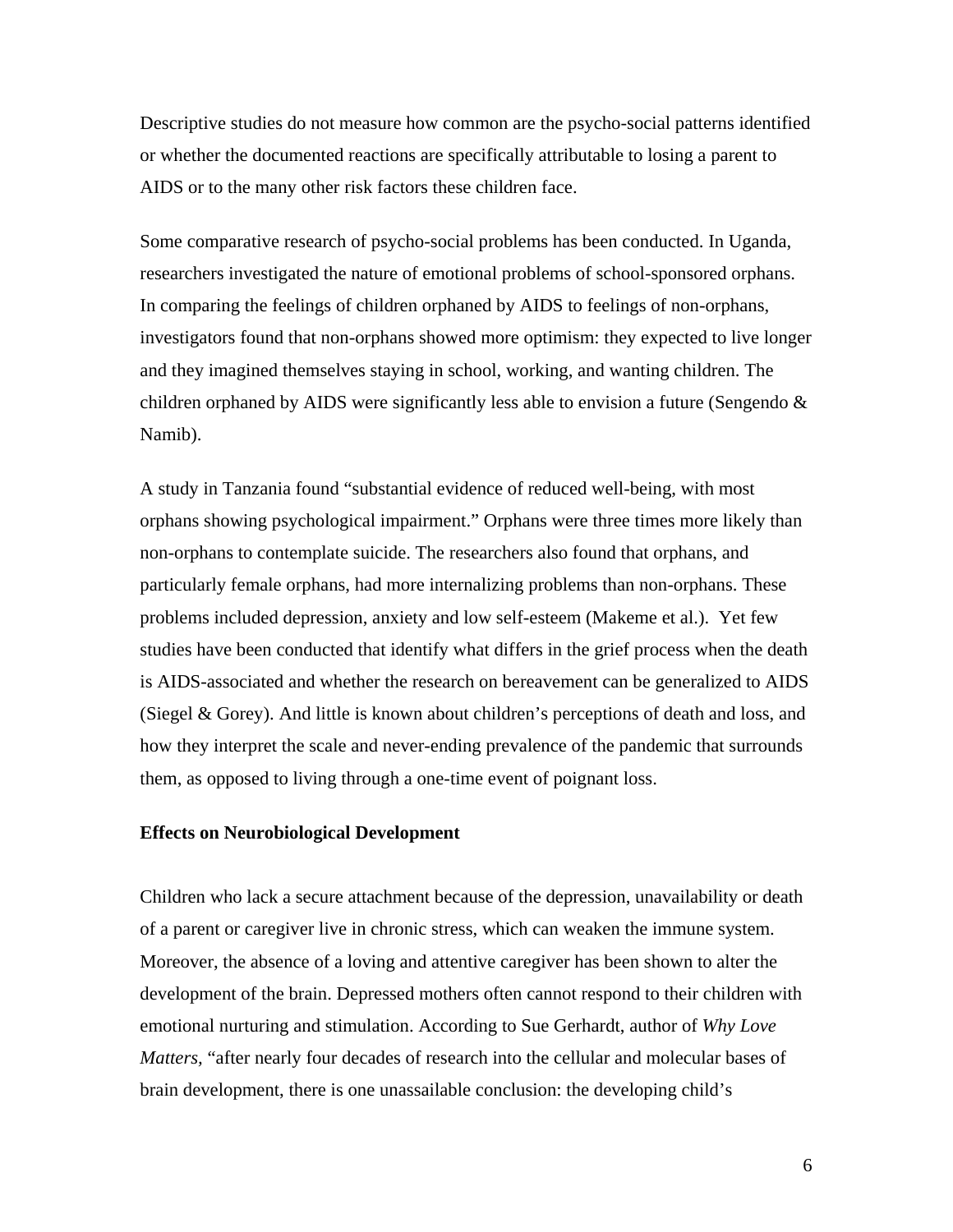environment plays a large role in shaping his or her brain circuitry and subsequent behavioral performance." Current neurobiology suggests that children are most vulnerable to adversity when their brains are most plastic and developing most rapidly.

At birth, an infant's primitive emotional reactions are already organized by parts of the brain, primarily the almond-shaped amygdala. The prefrontal cortex, which plays a major role in directing and modifying people's more primitive reactions like anger or fear, develops during the first 18 months of life. The development of this part of the prefrontal cortex, which relates to thought, language, reasoning and perception, is not automatic; it is dependent upon the child's environment and it develops only in response to experiences the child has with other people. Positive interactions-- smiles, games, especially touch-- generate connections in the prefrontal cortex, which help to manage the more impulsive reactions of the amygdala. In simplest terms, the pre-frontal cortex helps to calibrate our emotional lives. When developed positively, it enables us to develop deep human relationships, to think and to feel.

Inadequate development of this part of the brain, on the other hand, causes many of human beings' ills: anxiety, depression, and other forms of mental illness. Lack of stimulation and neglect can short-circuit developing connections within the brain and decrease its size. Too much stress in the absence of a calming, soothing parental figure hinders the child from developing a biological mechanism to regulate his feelings. The classic studies of Harlow in the 1950's so clearly demonstrated the needs of primates and infants for contact comfort and its soothing effect. Gerhardt concludes, "Our earliest experiences are not simply laid down as memories or influences; they are translated into precise physiological patterns of response in the brain that then set the neurological rules for how we deal with our feelings and those of other people for the rest of our lives" (Gerhardt).

What are the implications of this science for how care is provided for millions of young children, whose parents may be ill or dead, in their most formative years?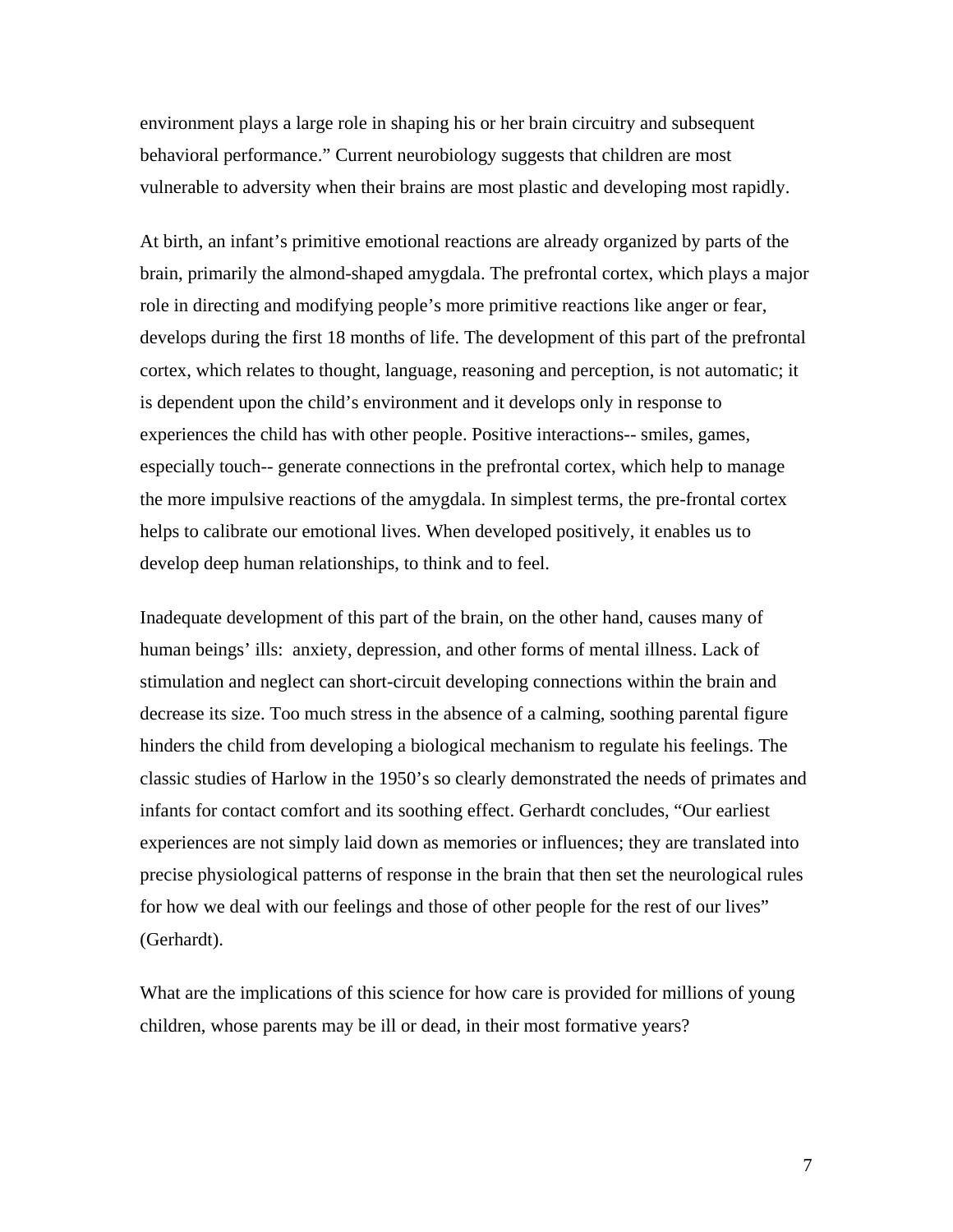#### **Strategies to Promote Resiliency and Coping**

#### For adults and caregivers

The scale of the epidemic and the cultural and economic context in resource-poor countries demand new and bold strategies, different from Western clinical models. New strategies, which can be delivered to vast numbers of people through existing systems (schools, clinics, religious institutions) and by 'trained' peer lay persons, are needed. Community and voluntary supplementary support can provide basic contact comfort and stimulation for children when ill or depressed mothers are unable to do so. In addition, the research underscores other important strategies, such as: pre-planning for the child's care while the parent is still alive; involving the orphans themselves in moves toward a solution; and, whenever possible, having the child remain with the surviving family or extended family in the community. Other strategies address ways to handle migration that can reduce stress and maximize the effectiveness of relocation, if necessary.

Given the critical care giving role of parents and grandparents, who may also be grieving the loss of their adult child(ren), more strategies are needed to address these adult family members' grief and depression. The clinic or community setting, where parents seek testing and care, as well as workplaces or village gathering sites provide potential locales for addressing caregivers' own mental health to mitigate the impact on the child. Strengthening the counseling component for loss and depression to equip parents with the comfort and skills to talk with their children about their illness or impending death could begin a supportive grieving process for the child. Parents need skills and support to disclose their status and prepare their children.

There are not enough trained professionals to provide the emotional support needed by children orphaned by AIDS. Much more use must be made of peer, lay groups for group counseling and support. A randomized control trial with adults in Uganda, for example, showed that group interpersonal therapy was highly efficacious in reducing and dysfunction in adult men and women (Bolton et al.). A new mindset is needed, which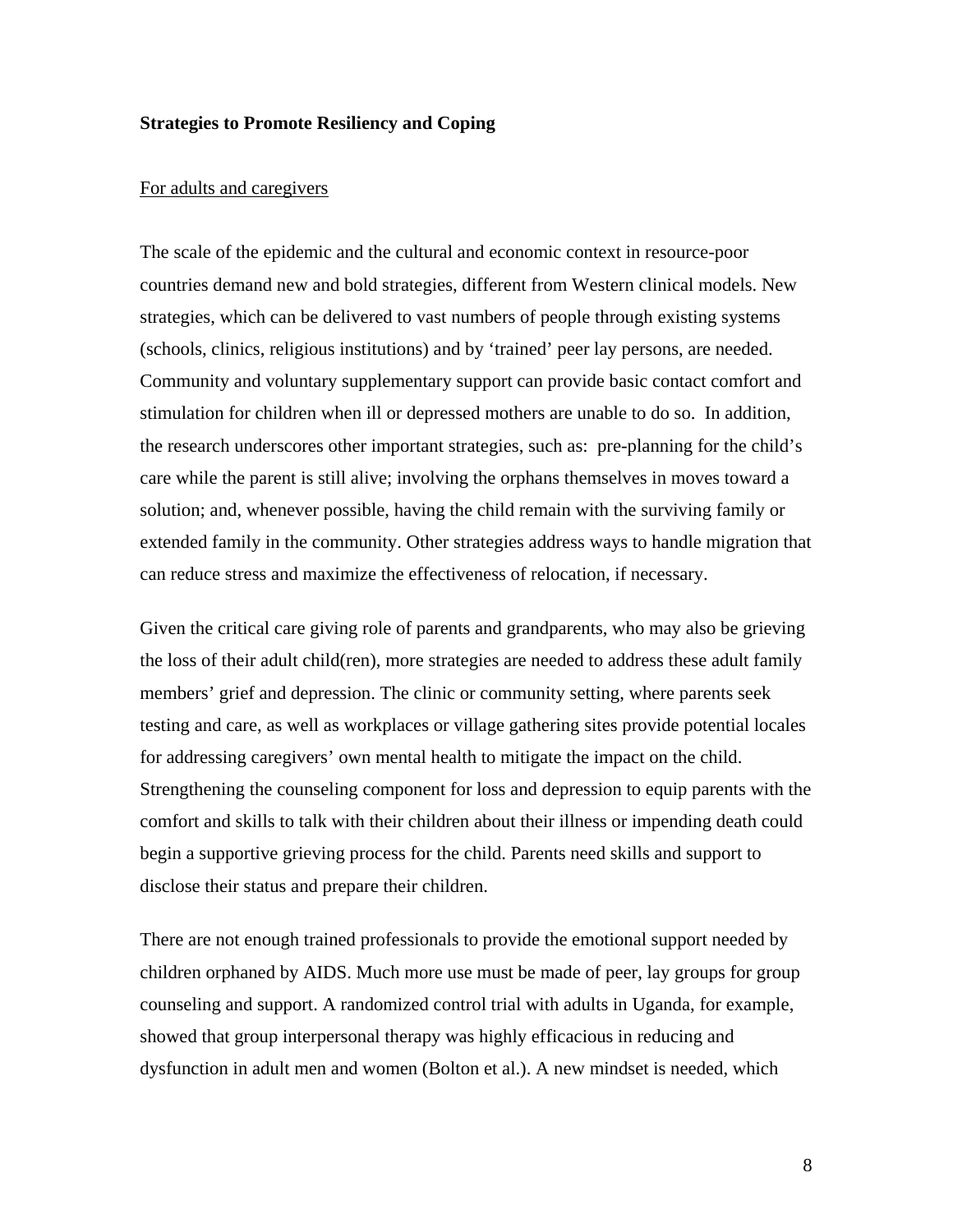moves beyond the narrow sphere of using credentialed professionals to one that respects the abilities of lay people to provide counseling and support.

A few studies suggest that the condition of living in poverty is the major factor in depression, more so than illness. Attending to the economic and basic survival needs, along with emotional and mental health, may be beneficial. Studies of orphan support models in Zambia and Uganda conclude that economically empowering guardians is a more effective strategy than just reaching out to the orphaned children. If caregivers are to be trained in income-generating activities, participant guardians with potential economic abilities can be selected for training, while those who lack these skills can be assigned specific duties within their capacity in an integrated orphan management program (Ayieko).

#### For children who are HIV negative

Knowing how children conceptualize their experience should help guide strategies to communicate with them. What can be learned from the literature about how children understand death and handle grief? Research indicates that children have at least a shadowy conception of death by age 3. Representations of grief in children under 3 include crying, regressive behaviors, excessive fear, and clinging. From ages 3-5, children realize death occurs, but they may imagine it as reversible and partial. Indeed, they fear separation from others more than they fear death. Sometime between ages 6 and 10, children realize that death is both final and universal (Mailutha & Belfer).

Many parents dying of AIDS choose not to talk about their illness and impending death because they fear harming their children. Some parents report that trying to decide whether or not to disclose their HIV diagnosis to their children is as emotionally charged as learning of the diagnosis itself (Wiener). In Shona culture in Zimbabwe, children are kept from participating in funerals. Nevertheless, they are aware of what is happening, but lack the skills to understand it (Foster & Makufa). "Children are fantastic observers but poor interpreters," according to Karimi Mailutha and Myron L. Belfer. In the absence of clear communication about the losses they are experiencing, children construct their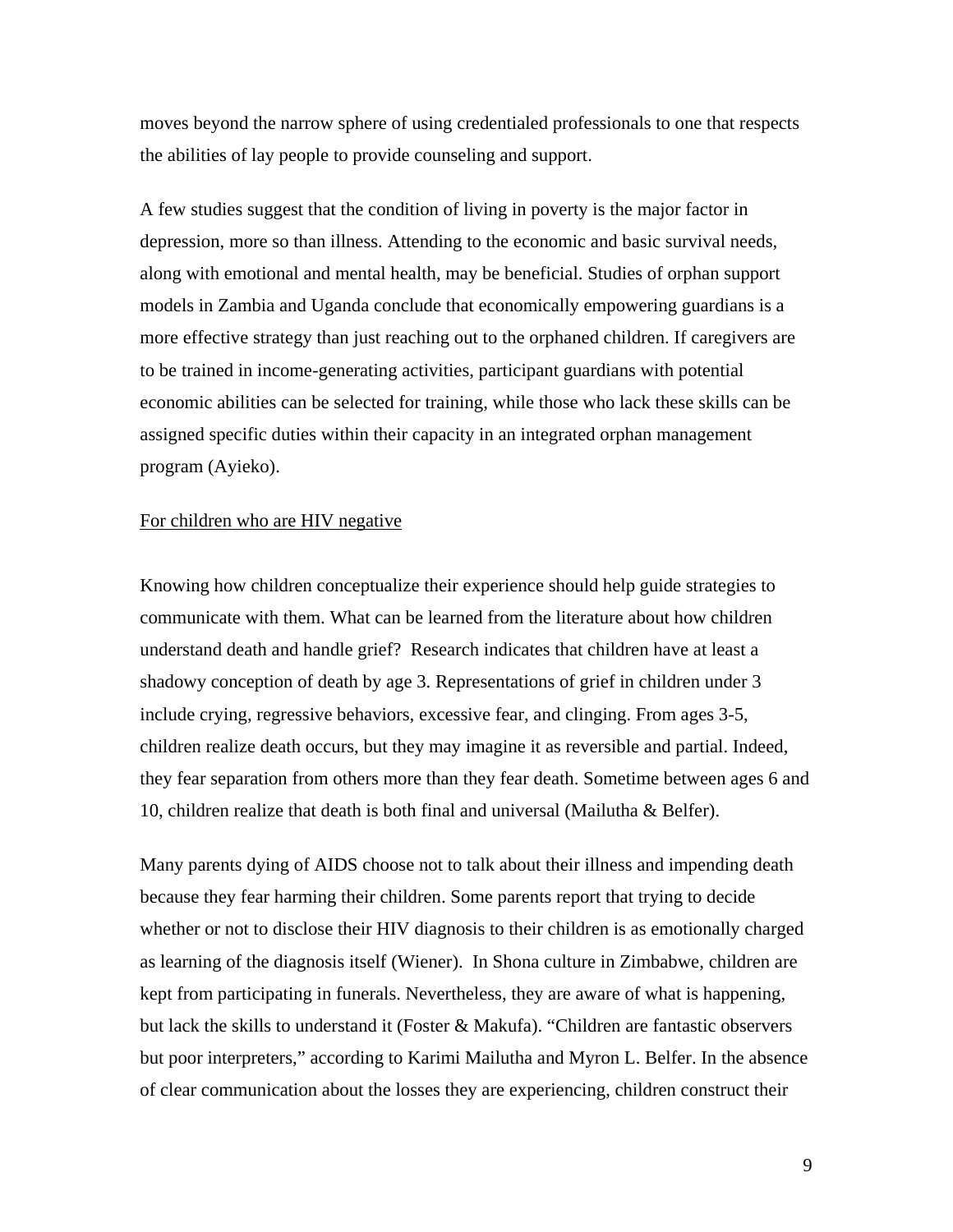own meaning of the terrible things happening in their lives. They often blame themselves, especially if they tend to lose one parent, one caregiver, one teacher after another.

Talking about AIDS and death can help both children and their parents. One study investigated the reactions of parents who chose to disclose their HIV status to their children and those who did not because of fear their children would be psychologically harmed. The study showed that those parents who chose not to reveal their illness were more depressed than those who did. None of the parents who spoke honestly with their children about their disease and inevitable death regretted having done so (Wiener). Talking about the disease can also encourage parents to plan for their children's future care. Research in Kenya showed that only 3.7% of parents infected with HIV currently had such a plan (Hunter). Children seem to fare better, even considering the wide variation in cultural behaviors around death, when the truth is presented honestly to them. Researchers in Kenya reported that when caregivers told children their parents had died instead of that they "went to church," the children's night terrors waned (Ready to Learn).

Low-cost strategies can be implemented to help children deal with their depression and grief. For instance, journal writing, creating storyboards, art therapy and expressive drama have been shown to help children cope with depression, stress and trauma in circumstances where resources are scarce and long-term psychological counseling is unavailable. Volunteers, using locally available materials, can put such programs in place and sustain them (Ready to Learn).

The Memory Book Project, developed in the United Kingdom and first used in Uganda, has been used in several areas of SSA for parents and children to deal with AIDS and death. Parents are encouraged to create books that include pictures and descriptions of family history, thoughts, feelings, and messages for the future. Creating and passing on Memory Books helps parents prepare for their deaths and reassures children that their parents and families love them (Baingana).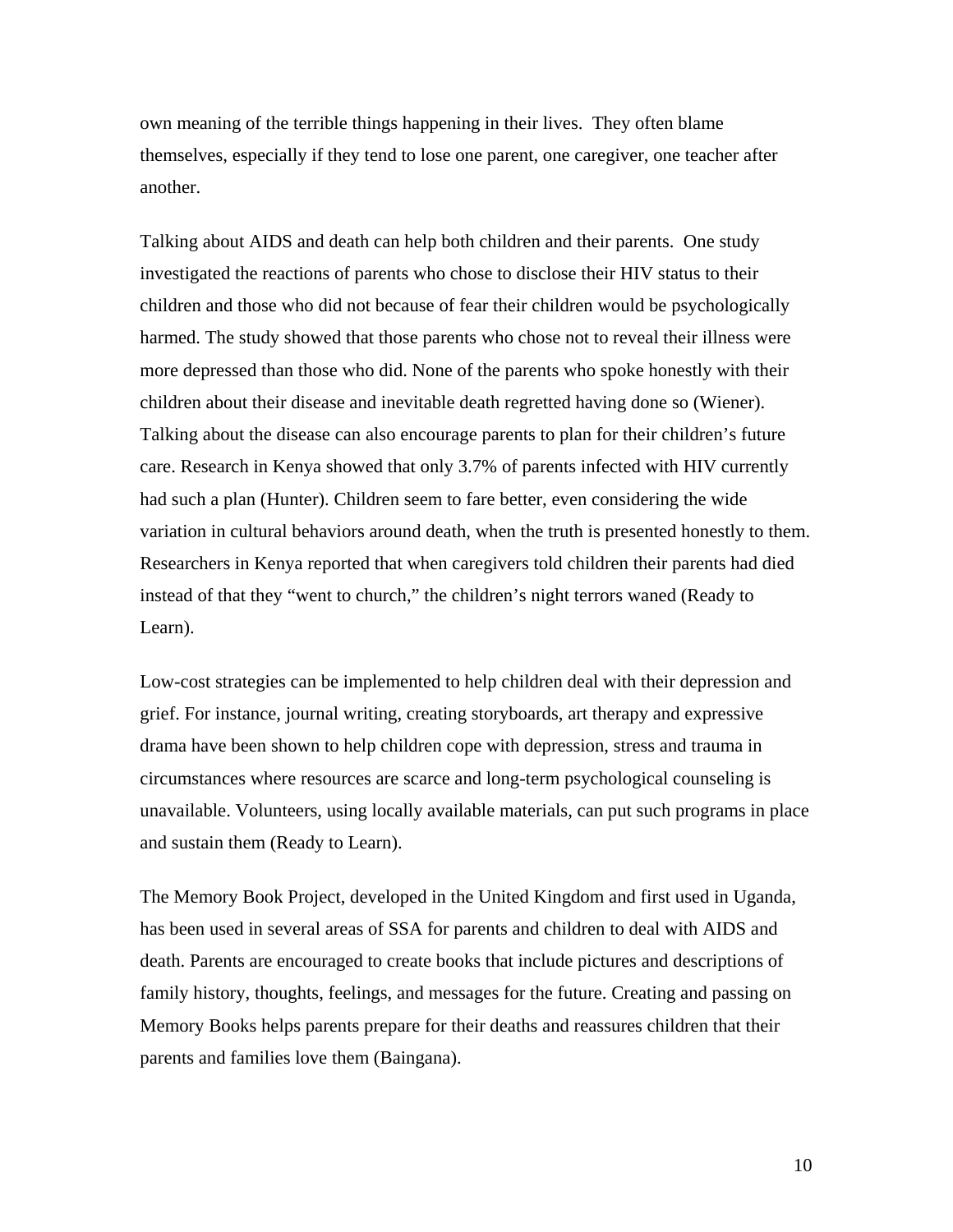Teachers and health workers can be trained to provide support and counseling for children of parents who are ill or dying from AIDS. Teachers can learn to recognize children who need special support, to encourage interactions between orphans and other students, and to use activities like art and storytelling, encouraging children to express their emotions. For example, a new regional campaign launched by EDC's Health and Human Development Programs and UNESCO Caribbean encourages leaders in the education sector to help counter the impact of HIV and AIDS (Vince Whitman). The approach encompasses policies to reduce stigma and discrimination, teacher training, steps toward a healthy physical and psycho-social school environment, and counseling services. This initiative calls on the education sector to move beyond its traditional focus on academics and to plan such strategies for the growing number of children and families affected by AIDS in that region.

Other strategies are known to strengthen the psycho-social response of children orphaned by AIDS. Some of these concern children's placement after the death of their parent(s). Research has shown that orphans experience less trauma if they are cared for by members of their extended family. Informal, non-institutional care by a member of the extended family is overwhelmingly preferable to institutional care. This finding appears to be true across cultures. In most African countries, families do not cease to exist when parents die, as most people live in communities of extended families in rural areas. A study of children orphaned by AIDS in Thailand posits that the extended family may be even more important in Southeast Asia than in SSA and suggests that the grandmother is an especially critical family member to serve as her orphaned grandchild's caregiver (Safman).

A study of resiliency factors among 8-10 year old children from Zimbabwe concluded that six traits seem to be linked to resiliency in children orphaned by AIDS: 1) a willingness to accept surrogate caregivers, 2) an open definition of family, 3) a developmental age consistent with or greater than chronological age, 4) interpersonal relationships based on reality, 5) positive perception of home life and family life relations, and 6) a perception of warmth and nurturance and the stability from the overall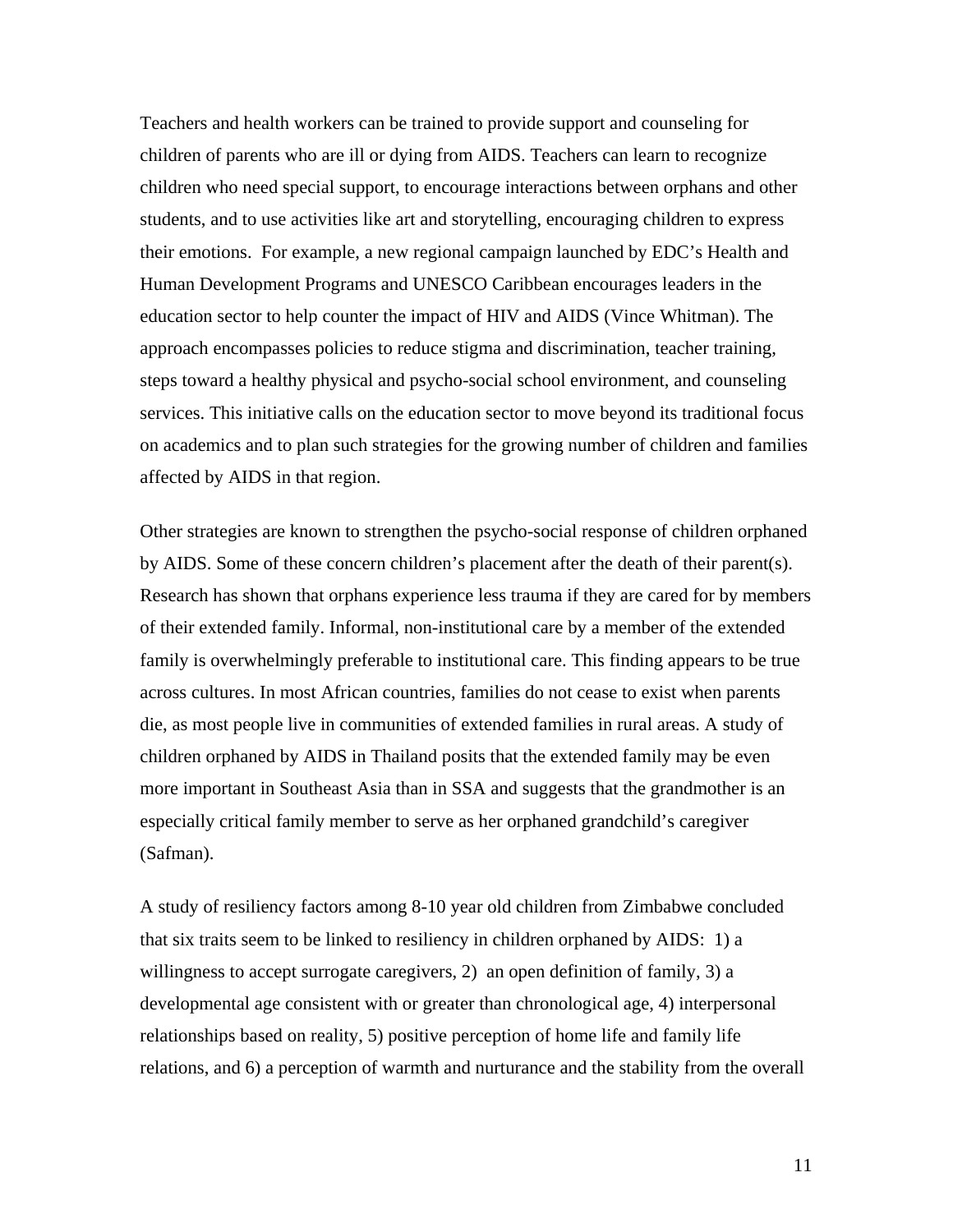environment (Williams). Considering these six factors is important for designing programs that help children cope with losses due to AIDS.

Attending to the mental health needs of children and all caregivers –parents, grandparents, extended family and surrogates -- should start at the earliest possible intervention point, diagnosis of the disease in the child's parent. Joining the scientific mindsets of clinical medicine even more intensively with psychiatry, psychology, counseling, and faith-based spiritual support can enable programs to assess and minimize the impact on caregivers and children early in the process.

#### **Highlights of Important Initiatives that Address Children's Mental Health**

A few examples follow of current efforts recognized for addressing the psycho-social needs of children orphaned by AIDS. The *Regional Psychosocial Support Initiative for Children Affected by AIDS* (REPSSI) is an initiative of the Salvation Army in Switzerland, Terre des Hommes, the Southern African AIDS Training Program, and the International HIV and AIDS Alliance. The initiative is intended to build resilience in children as well as in their caregivers and the community. REPSSI has worked to provide 250,000 children with psychosocial support during the past 5 years (at [www.repssi.org\)](http://www.repssi.org/).

*The Uganda Women's Effort to Save Orphans* (UWSO) is a nonprofit,

interdenominational development agency to improve the quality of life of needy orphans by empowering local communities to meet children's needs in a sustainable manner. More than 15,000 women across Uganda have stepped forward to help foster orphans, monitor the situation of orphans in the villages, and lobby for orphan support, protection, and advancement (at www.uweso.com)

*The Families, Orphans, Children Under Stress* (FOCUS) program through the Family AIDS Caring Trust in Mutare, Zimbabwe, covers the domain of psycho-social effects of AIDS on children. Program planners advocate for donor support of community-based initiatives that are cost-effective (Mailutha & Belfer).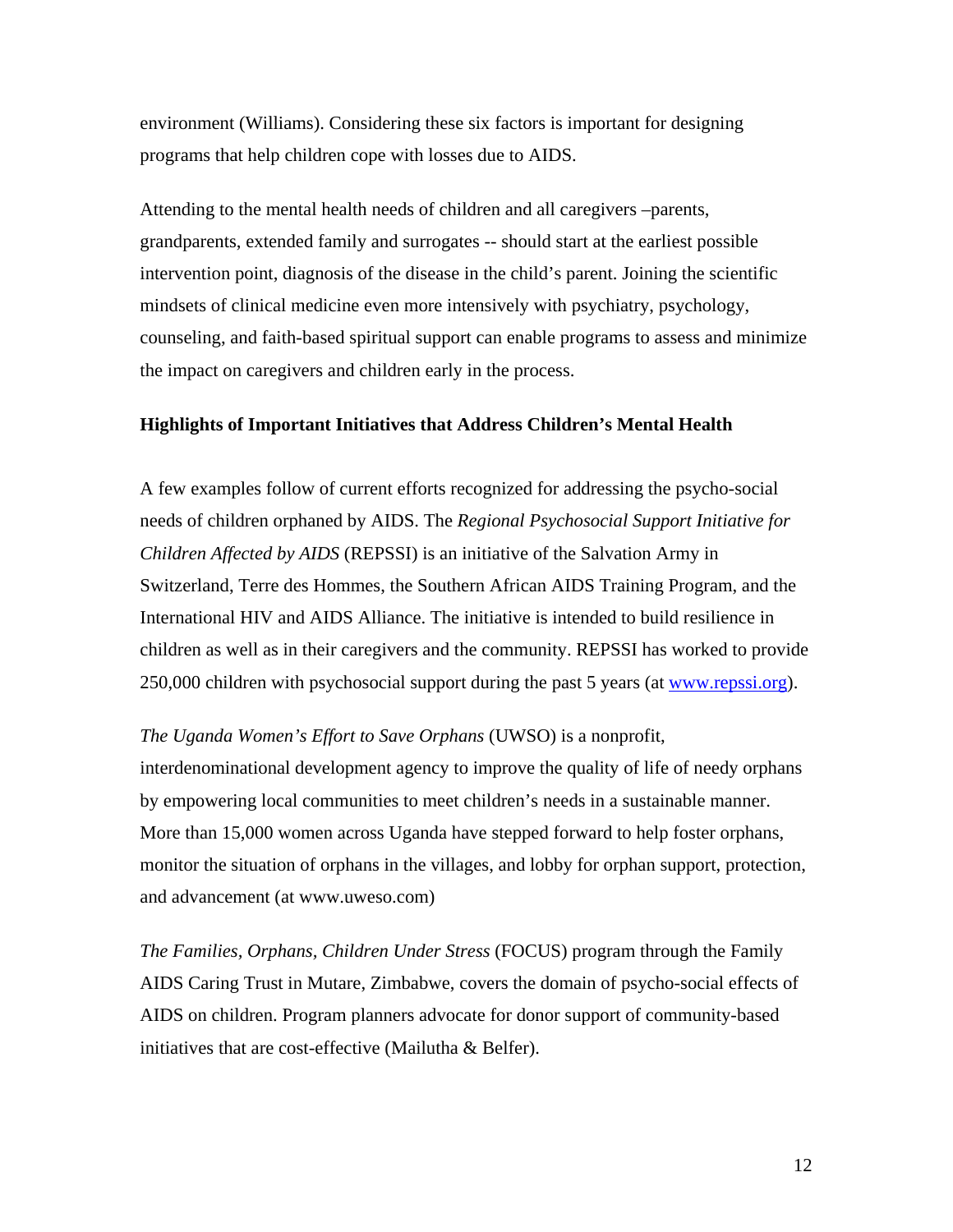#### **Future Directions to Consider**

#### Advocacy and Policy

- Physical and mental health are inextricably linked. AIDS advocacy must address the important role of mental health, heretofore neglected. Policy makers and program planners must elevate attention to this link and consider ways to strengthen the mental health component. On a January 2005 trip to a township in Cape Town, Doctors without Borders and community grassroots organizations noted how the availability of antiretroviral drugs gave hope and motivation to parents. Though no empirical studies had yet been conducted of the impact of treatment on prevention, it was the providers' observation that the treatment and therefore hope for survival improved so people's quality of life that it improved prevention and protection.
- At a recent international AIDS conference, sponsored by The University of the West Indies in Barbados, a 16-year old girl from Miami, who had been HIV positive since birth, participated on a panel of Persons Living with HIV and AIDS. For the first time, she publicly disclosed her status before an audience of 300 people. She also admitted that she had stopped taking her medication. Her physician, present in the audience, felt compelled to comment that to resume her treatment, the young woman needed to find some purpose to her life. Clearly, this sixteen year-old was depressed and discouraged. Even when treatment may be available, the scientific mind must deal with emotional health to ensure that a person is motivated to comply with the treatment regimen and that the treatment's potential is truly realized. But who will be the advocates for greater attention to the mental health component -- the persons living with AIDS, the mental health professionals, the counselors, the religious community, or the children themselves?
- To date only a small portion of global AIDS funding has been allocated to address the psycho-social needs of children orphaned by AIDS. The increasing numbers of infants, children and youth, whose lives are forever changed by loss, call for a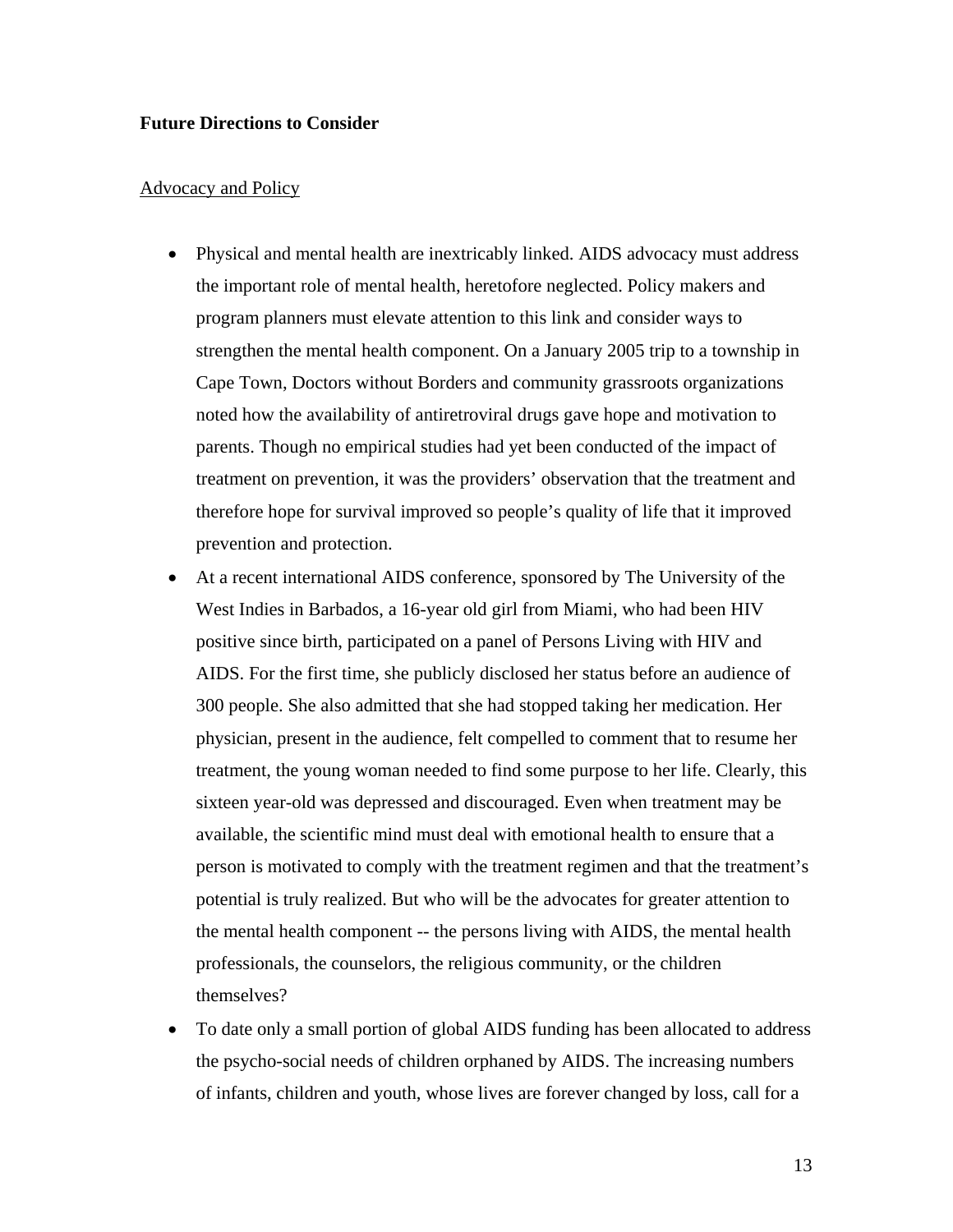multi sectoral response from government agencies. At present 39% of countries have no policy for providing support to children orphaned by AIDS and fewer than 5% of these children receive any publicly funded services (UNAIDS). Policies guiding the response to children who are affected must elevate the importance of resources for the mental heath component.

#### Research and Practice

- The impact on a child of the parent's chronic illness from AIDS and death needs greater understanding. What are children's perceptions of loss and death from HIV and AIDS as compared to deaths from other causes? How does AIDS prevalence in the community affect children? What can the mental health and social science disciplines contribute to our understanding of how to strengthen a coping response and provide interventions to reach masses of people at critical developmental stages? What are the mental health needs of the ill parent, and how can interventions mitigate the depth of their own depression and sadness to enhance care giving and planning for their children?
- How do the scientific minds of the medical, psychiatric, psychology, counseling and religious communities and the systems in which they work view the mental health and psycho-social component? What will it take for various systems to develop a shared mindset that envisions ways to cooperate in meeting the mental health needs of children affected by AIDS?
- What can various systems really do? For those orphans who can continue schooling, what coping mechanisms, supported through life skills or other bereavement and group support sessions, can be valuable? In systems already besieged, how can the school as a community and teachers respond to the needs of staff, parents and the children in their care?
- Coping is not only an individual but a community issue. With so many people affected, what types of interventions can make a difference at the community level?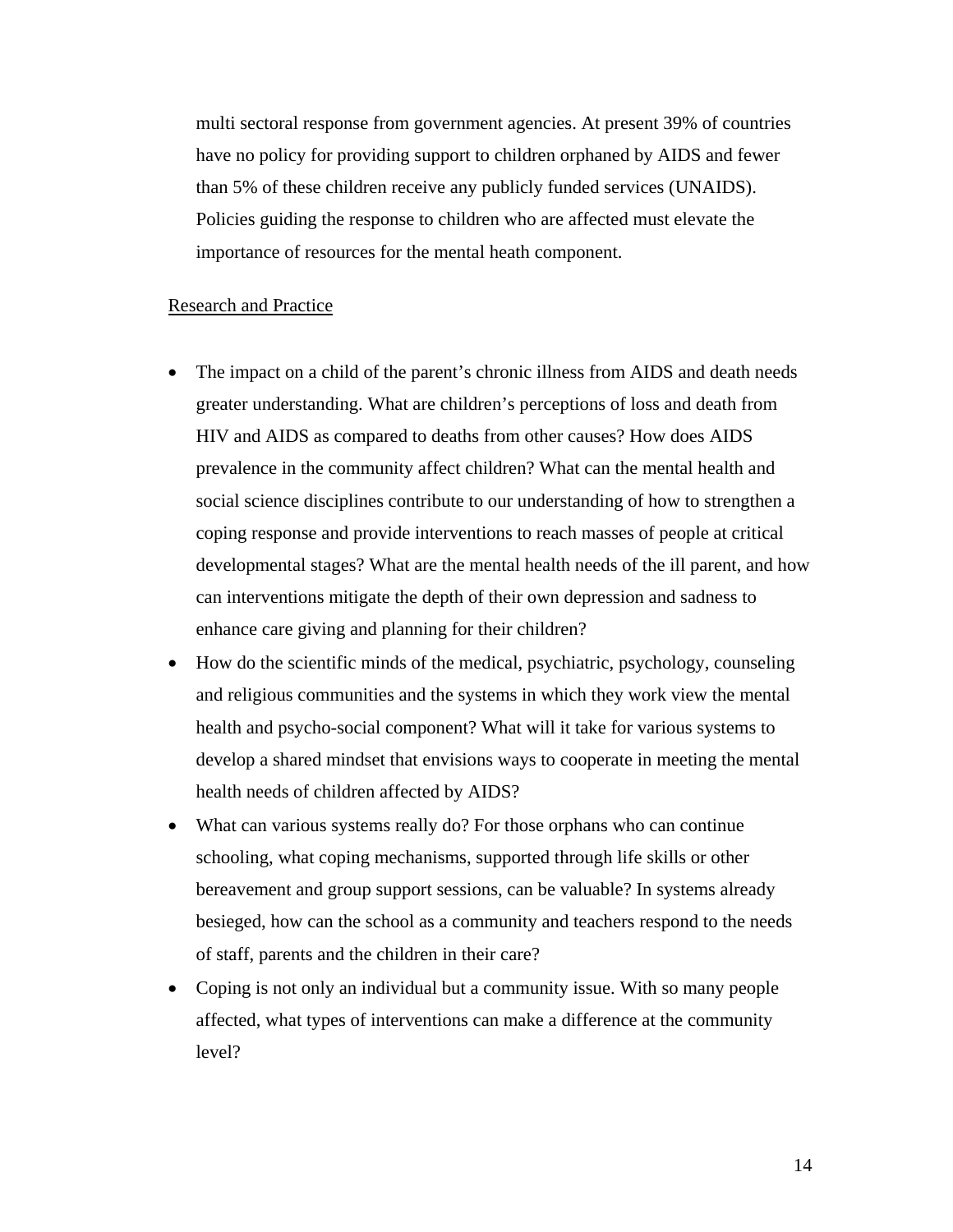- Prospective, longitudinal studies are needed to assess children's psycho-social strategies at various stages and to investigate if and how short-term distress leads to long-term outcomes (Wild) and what might be critical stages for intervention?
- Research should be conducted to identify protective factors that facilitate resilience. How can findings from such work as the Zambia resilience study be translated into the design of interventions? Research should address the impact of HIV and AIDS on psycho-social life of children in different contexts—e.g., urban vs. rural and in different countries.

Key to intervening with the children who are affected by HIV and AIDS is locating and identifying them. The World Bank proposes several strategies: tracing orphans who have migrated and who have left their original caregivers, and sampling broader populations, including children who are institutionalized, who live on the street, and who live in households headed by adolescents.

The psycho-social needs and mental health of children is an area in need of greater attention. By placing a higher priority on these advocacy, policy and research questions, the field can move toward strengthening the response to the circumstances of these children at many levels. Addressing the psycho-social impact of HIV and AIDS on children—even in the context of the many other problems and risks—can ultimately reduce the severity of the epidemic and promote the stability of families and communities. The scientific mindset allows us to apply the joint perspectives of our various disciplines to find solutions to complex problems. Few other problems on earth are more worthy of our attention.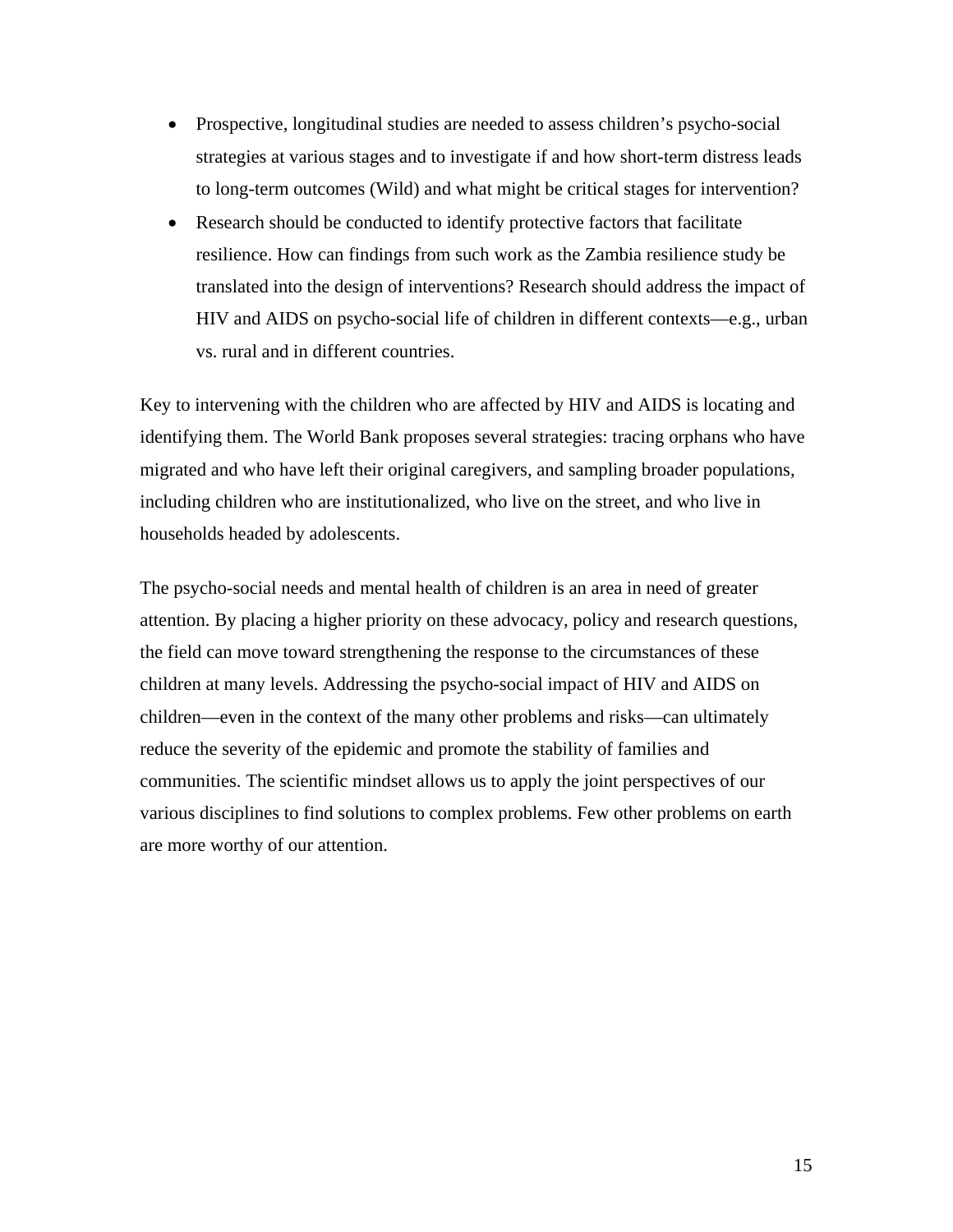### **References**

Acklin LP. (2004*). The HIV/AIDS Pandemic: The Psychological and Psychosocial Impact upon Developing Countries: A Literature Overview and Analysis.* Written for World Federation for Mental Health.

Ansell, N, Young L. (2004). Enabling households to support successful migration of AIDS orphans in Southern Africa. *AIDS CARE* 16, 3-10.

Ayieko, MA. *From Single Parents to Child-Headed Households: The Case of Children Orphaned by Aids in Kisumu and Siaya Districts*, at <http://www.undp.org/hiv/publications/study/english/sp7e.htm>

Baingana, F, Thomas, R, Comblain, C. (2005). *HIV/AIDS and Mental Health.*  International Bank for Reconstruction and Development, World Bank.

Bolton, P, Bass, J, Neugebauer, R., et al. (2003). Group Interpersonal Therapy for Depression in Rural Uganda. *JAMA* 289: 3117-3124.

Brown, T., Sittitrai, W., Obremskey, S., Sheffer, S, et al. (1995*). The Impact of HIV on Children in Thailand.* Bangkok: Programme on AIDS, Thai Red Cross Society.

Foster, G., Makufa, C. (1997). Perceptions of children and community members concerning the circumstances of orphans in rural Zimbabwe. *AIDS Care* 9.

Freeman, M. (2003). *Some Crystal Ball Gazing: Mental Health in 2015: Mental Health and HIV/AIDS.* Report on a round table discussion. Human Sciences Research Council.

Gerhardt, S. (2004). Why *Love Matters: How Affection Shapes a Baby's Br*ain. London, Routledge.

Hunter, S. (1990). Orphans as a window on the AIDS epidemic in Sub-Saharan Africa: initial results and implications of a study in Uganda. *Society of Science Medicine* 5, 5-22.

Hunter, S, Williamson, J. (1998). *Children on the Brink: Strategies to Support Children Isolated by HIV/AIDS.* Arlington, VA: Health and Technical Service Project for USAID.

Mailutha, K., Belfer, M.L. *AIDS Orphans: A Review of the Literature for Guidance on Program Development.* 

Makeme, V, Ani, C, Grantham-McGregor, S. (2002). Psychological well-being of orphans in Dar El Salaam, Tanzania. *Acta Paediatrica,* 91:459-465.

Ready to Learn. (2002). *Using Art to Mitigate Grief and Depression in AIDS Affected Communities*, International Center on Care and Education for Children.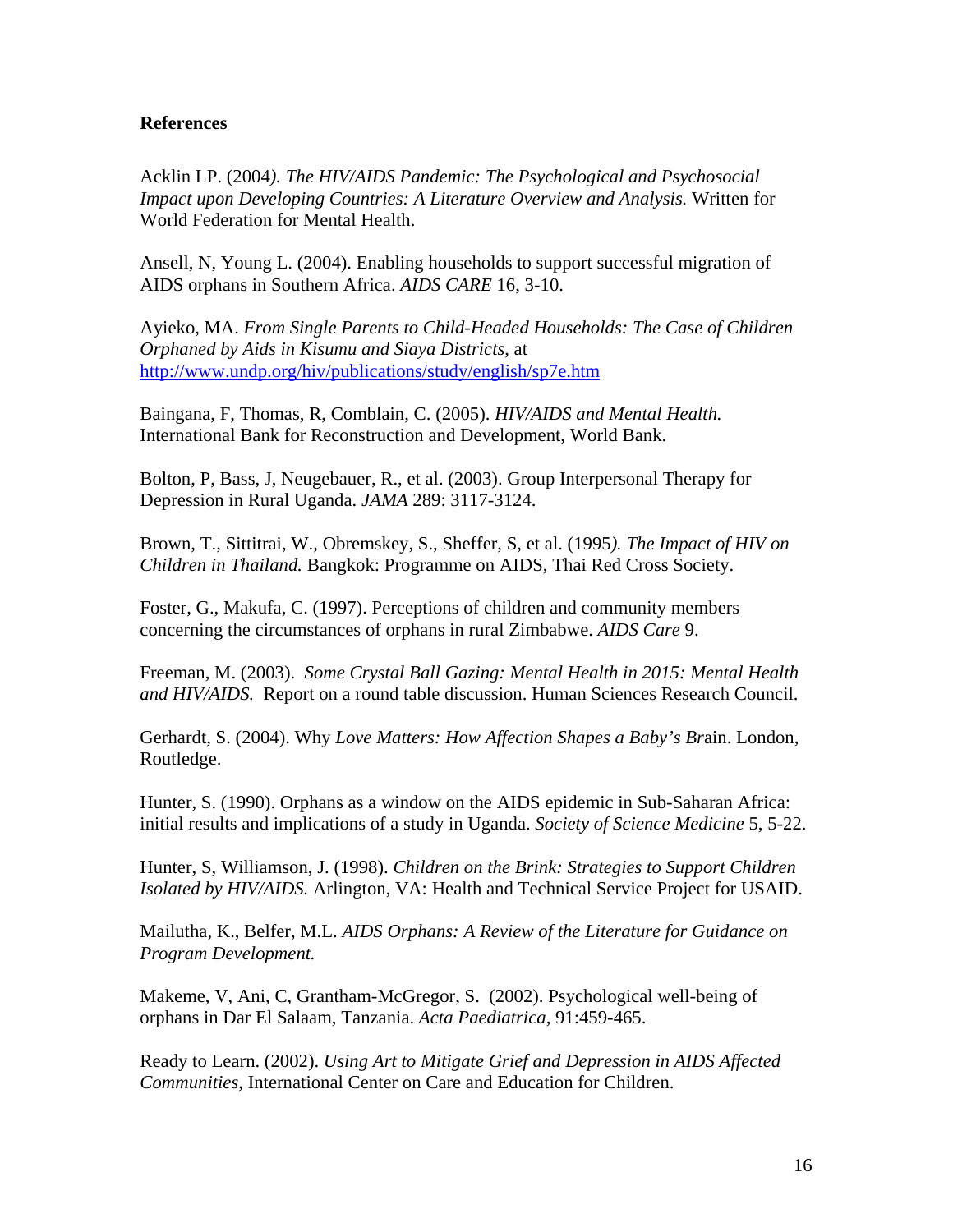Safman, R.M. (2004). Assessing the impact of orphanhood on Thai children affected by AIDS and their caregivers. *AIDS Care* 16, 11-19.

Sengendo, J., Nambi, J. (1997). The psychological effect of orphanhood: a study of orphans in Raki District. *Health Transitions Review*, 7 (Suppl), 105-124.

Siegel, K., Gorey, E. (1994). Childhood bereavement due to parental death from acquired immunodeficiency syndrome. *Journal of Developmental Behavioral Pediatrics,* 15  $(3):S66-70.$ 

Stein, J. (2003). *Sorrow Makes Children of Us All.* Centre for Social Science Research, University of Cape Town.

UNAIDS. (2004). *Report on the Global AIDS Epidemic,* at http://www.unaids.org/bangkok2004.

UNAIDS, UNICEF/USAID, *Children on the Brink* 2004: *A Joint Report of New Orphan Estimates and a Framework for Action,* July 2004, at http://www.unicef.org/publications/

Vince Whitman, Cheryl (2005). *EDC's Health and Human Development Programs and UNESCO Caribbean Launch Advocacy and Leadership Campaign to Advance the Education Sector's Response to HIV/AIDS in the Caribbean,* at [http://www.hhd.org/hhdnews/hhdstories/fs\\_04\\_2005.asp](http://www.hhd.org/hhdnews/hhdstories/fs_04_2005.asp)

Wiener, L.S., Battles, H.B., Heilman, N.E. (1998). Factors associated with parents' decision to disclose their HIV diagnosis to their children*. Child Welfare* 77, 115-135.

Wild, L. (March 2003).A *view of HIV/AIDS and Mental Health Issues in South Africa— From the Outside Looking In*. Report on a Round-Table Discussion*.* Human Sciences Research Council.

Williams, Z.A. (2001). Resiliency in Zimbabwean children impacted by HIV/AIDS. *Dissertation Abstracts 62, 1606.* 

Winston, C.A. (2003). African-American grandmothers parenting AIDS orphans: concomitant grief and loss. *American Journal of Orthopsychiatry*, 73, 91-100.

Worden, J. (1996). *Children and Grief: When a Parent Dies.* New York: Guilford Press.

World Bank, Mental health and the global development agenda: what role for the World Bank? (2004). *Proceedings of a November 2003 Seminar and an Overview of World Bank Interventions in Mental Health*.

World Health Organization. (2002). *Report on the Global HIV/AIDS Epidemic.* Focus: AIDS and Orphans, at [http://whqlibdoc.who.int/publications/2002.](http://whqlibdoc.who.int/publications/2002)